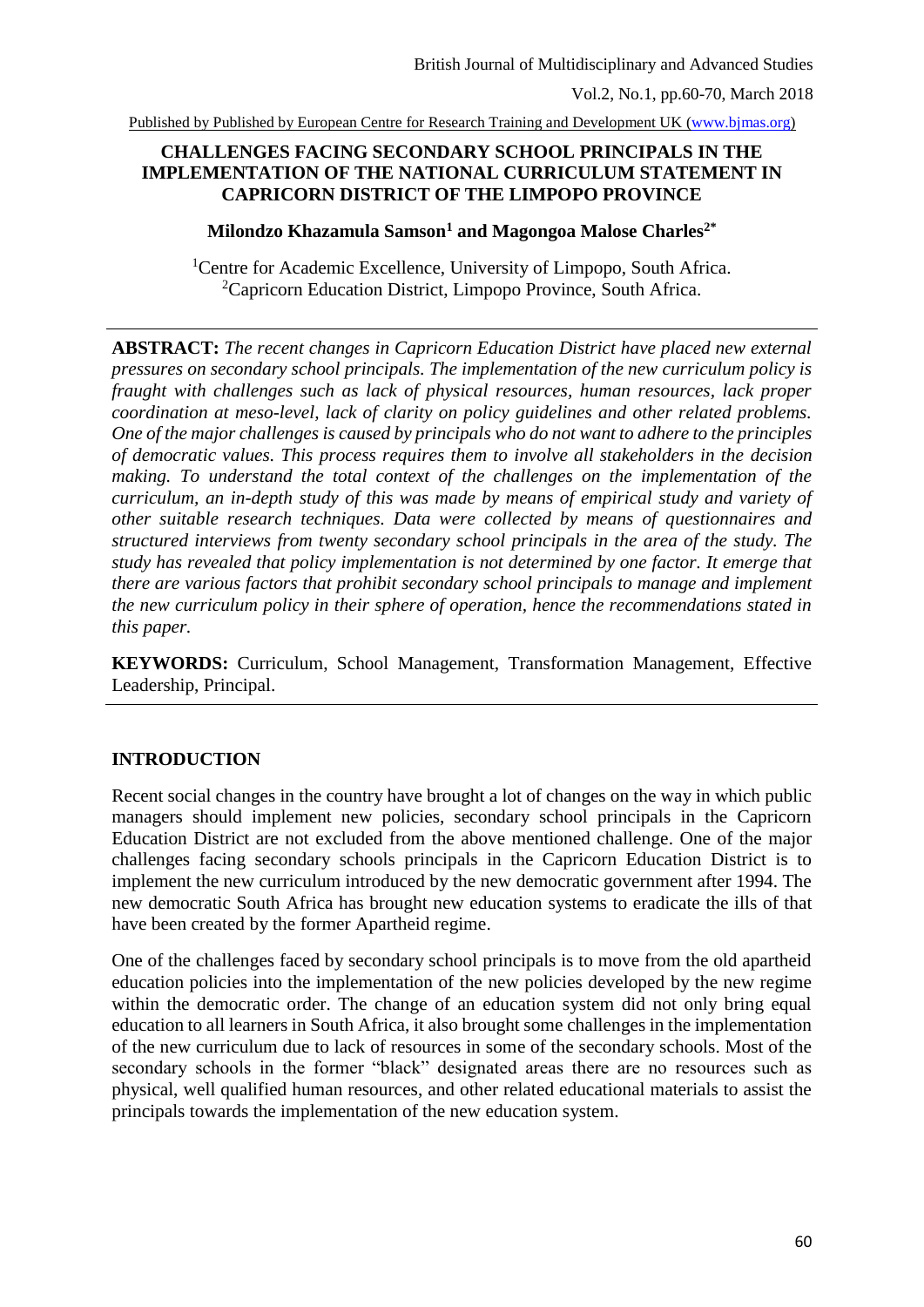## **Conceptual framework**

In this study a review of relevant literature on the management and the implementation of the curriculum is discussed and analysed. Curriculum Models and theories can be used to support the management and the implementation of the new curriculum in South Africa. In order to have a profound understanding of the curriculum in South Africa, one has to link the curriculum theories at the micro-level. Some of these theories will be briefly discussed in the next section.

## **Curriculum and Learning Theories**

A curriculum theory can be described as a system of ideas, opinions and conclusions concerning educative teaching. It involves scientific thought about the interrelationship between the origins, nature and meaning of teaching and learning. The main aim of the theory is not to describe, explain, understand and organize teaching and learning, but to yield results and conclusions that will have meaningful practical relevance for teaching and learning (Fraser, Loubster and Van Rooy, 1990: 19).

To support the above theory, Fraser *et al.* (1990: 22) classifies curriculum theories into four categories, namely: Hermenuetic theory, Cybernetic and Information Theory Models, Systems theory Models and Learning theory Models. If the above theories and models can be appropriately applied would assist the secondary school principals to manage and implement the new curriculum in their sphere of operation. For principals to implement the above curriculum, they need to understand the concept curriculum and its practice in the secondary schools.

## **Curriculum as a "concept"**

Different definitions are given by different scholars to define what curriculum means. Some define curriculum as a broad concept which includes all planned activities that take place in a school (Carl, 2002: 223). It includes the subject courses which are taught during the normal hours of the school day. Carl (2009: 21) further states sees curriculum as "…*the sum total of the means of which a student is guided in attaining the intellectual and moral discipline requisite of the role of an intelligent citizen in a free society. It is not merely a course of study, nor is it a listing of goals or objectives, rather, it encompasses all of the learning experience that students have under the direction of the school. The curriculum is thus a broad concept that embraces all planned activities, and thus also subject courses that take place during ordinary school day. It also includes all after school planned activities such as social sports".*

Wiles (2009: 2) argues that, curriculum is larger than what is simply "subject", and also include extracurricular activities, lunch plays, sports and other non-academic activities also qualify as a part of the curriculum. ). Motsiri (2008: 19) defines curriculum as 'fixed courses of study' terminology.

According to Marsh (1997: 4) curriculum is defined as a product, a document which includes details about goals, objectives, context, teaching techniques, evaluation, assessment, and resources. To support the above definitions Fullan (2009:40) refers curriculum as "the taught curriculum (implicit, delivered, and operational) where a teacher begins altering the curriculum teaching style. He further argues that this relates to hidden curriculum as well as received curriculum. Hidden curriculum refers to unintended learning curriculum while Received curriculum refers to things that students actually take out of classroom; those concepts and content that are truly learned and remembered" (Milondzo, 2003:15).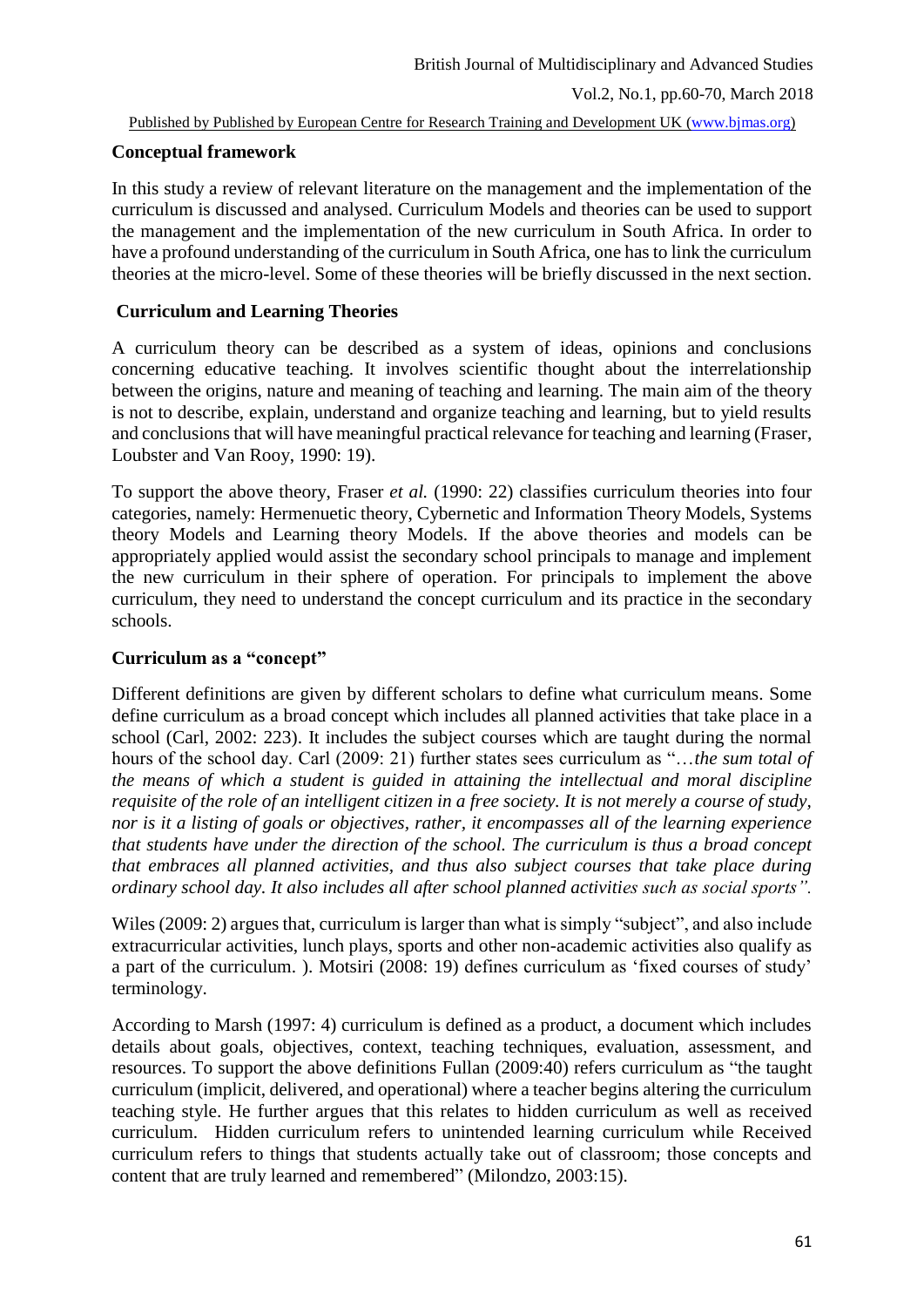To support his definitions Majozi (2009: 12) refers hidden curriculum as the learned curriculum; the gap between what is taught and what is learned, "intended and unintended" (Fullan, 2009:133)

To support the implementation of the new policy, the Department of Education (DoE) provides the curriculum documents and prescribes 'why'; "how' and 'what is to be taught**;** learning and experiences which a learner will encounter in the classroom as well as conceptual process and progress that should be made in the management of the new system.

### **Statement of the problem**

Since the introduction of the new Curriculum, the availability of good resources is needed to enable the school principals to manage and implement the new system of education stated above in Capricorn Education District; particularly in the Polokwane cluster. Recent changes in the education policy have placed new external pressure and challenges on school principals to acquire good human and physical resources; in order to manage and implement the new education system. Most of the principals in Polokwane cluster are still faced with the challenges such as a lack of qualified staff, libraries, laboratories, stationary, study materials, good governance and other related problems to manage and implement the new education system.

Principals are expected to be curriculum leaders in the implementation of a curriculum in a school setting. Therefore, if curriculum planning is to be successful in a school, principals must have some degree of knowledge in the curriculum management and implementation. It appears that many school principals are currently lacking curricular and instructional expertise, hence, an investigation of challenges faced by principals in the implementation of the National Curriculum Statement in Capricorn District of the Limpopo Province.

### **Objectives and research questions**

In order to achieve the above aim, the following objectives were pursuit:

- I. To identify challenges faced by principals in the implementation of the National Curriculum Statement (NCS).
- II. To find out about training programmes which are provided by the Department of Education to enhance the implementation of the new curriculum NCS in Polokwane Secondary Schools.
- III. To identify strategies which are used by the principals to improve the implementation of the NCS in Polokwane.
- IV. To identify factors which prevent principals to manage and implement the new curriculum in Polokwane.

With the above mentioned challenges, the following research questions arise:

- I. What are the challenges faced by school principals towards the implementation of the curriculum?
- II. What kind of challenges is faced by principals in the implementation of the curriculum?
- III. What kind of training does the department of education provide towards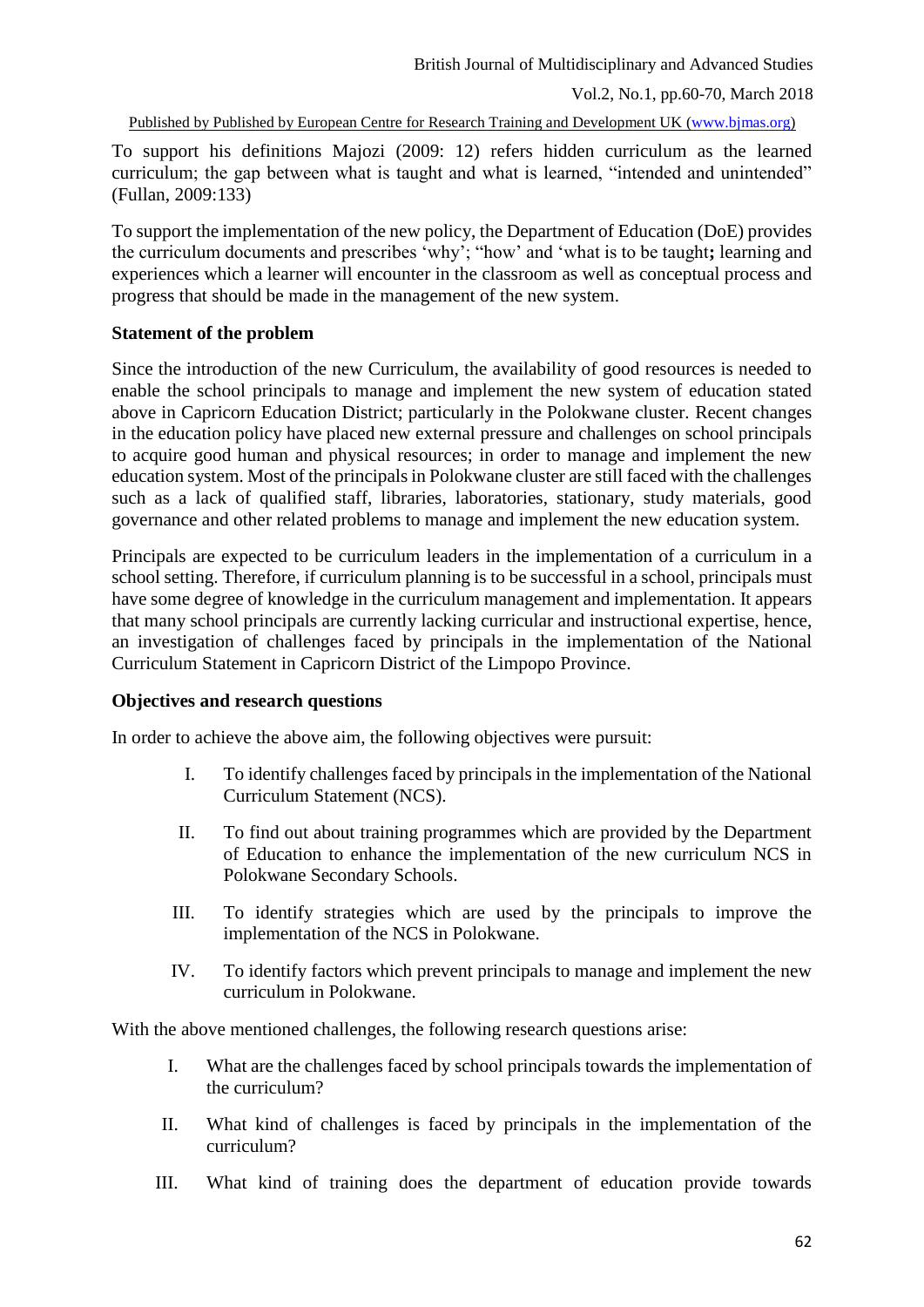management an implementation of the curriculum?

- IV. Which strategies are used by school principals to improve the management and implementation of curriculum?
- V. Why do principals struggle with the implementation of curriculum?

### **METHODS**

### **Data collection and analysis**

The information stated in this paper must be applied to a particular situation in order to get its relevance. The relevancy of the information was determined by the participants and accuracy of the data collected. The data in this paper is derived from twenty (20) structured questionnaires given to ten (10) female and ten (10) male secondary school principals working in Maraba and Maune circuit in Polokwane education cluster in Limpopo province. Interviews were also conducted with secondary school principals who are currently working in the area of the study.

Responses from both the interview and questionnaire were used to appraise the factors and challenges that prohibit the secondary schools principals in the implementation of a new curriculum in the area of the study. Twenty (20) structured questionnaires were distributed to ten (10) male and ten (10) female secondary school principals that were randomly selected and have longer experience in the department of education in the Limpopo Province.

## **RESULTS AND DISCUSSION**

## **Data analysis**

The data obtained through questionnaire was statistically analysed through statistical package for Social Science (SPSS) version two. The researchers have received twenty (100%) responses from the entire respondents who were requested to participate in the study. The responses to questions (Q) are presented in the form of a table showing both frequencies (F) and percentages (%). The frequency (FX) reflected the total number of responses and percentages.

Q.1. indicates that seventeen (85%) of the principals are males. Only fifteen (15% are female principals. They were fewer female respondents because more males are promoted into the positions of the principalship in the secondary schools. The majority of female principals are still found in the primary schools.

In Q.2. Fifteen (75%) of the respondents were between thirty and fifty years of age, while five (25%) fell between the ages of fifty and sixty five 9255). The above information shows that most of the respondents are below the age of fifty (50). This implies that most of the principals have been recently promoted to the leadership role in the area of the study. Only twenty five percent (25) of the respondents have more experience and longer service.

In Q.3, The researchers obtained 20 responses from principals in the two abovementioned circuits in Polokwane education cluster. All the twenty respondents were each given a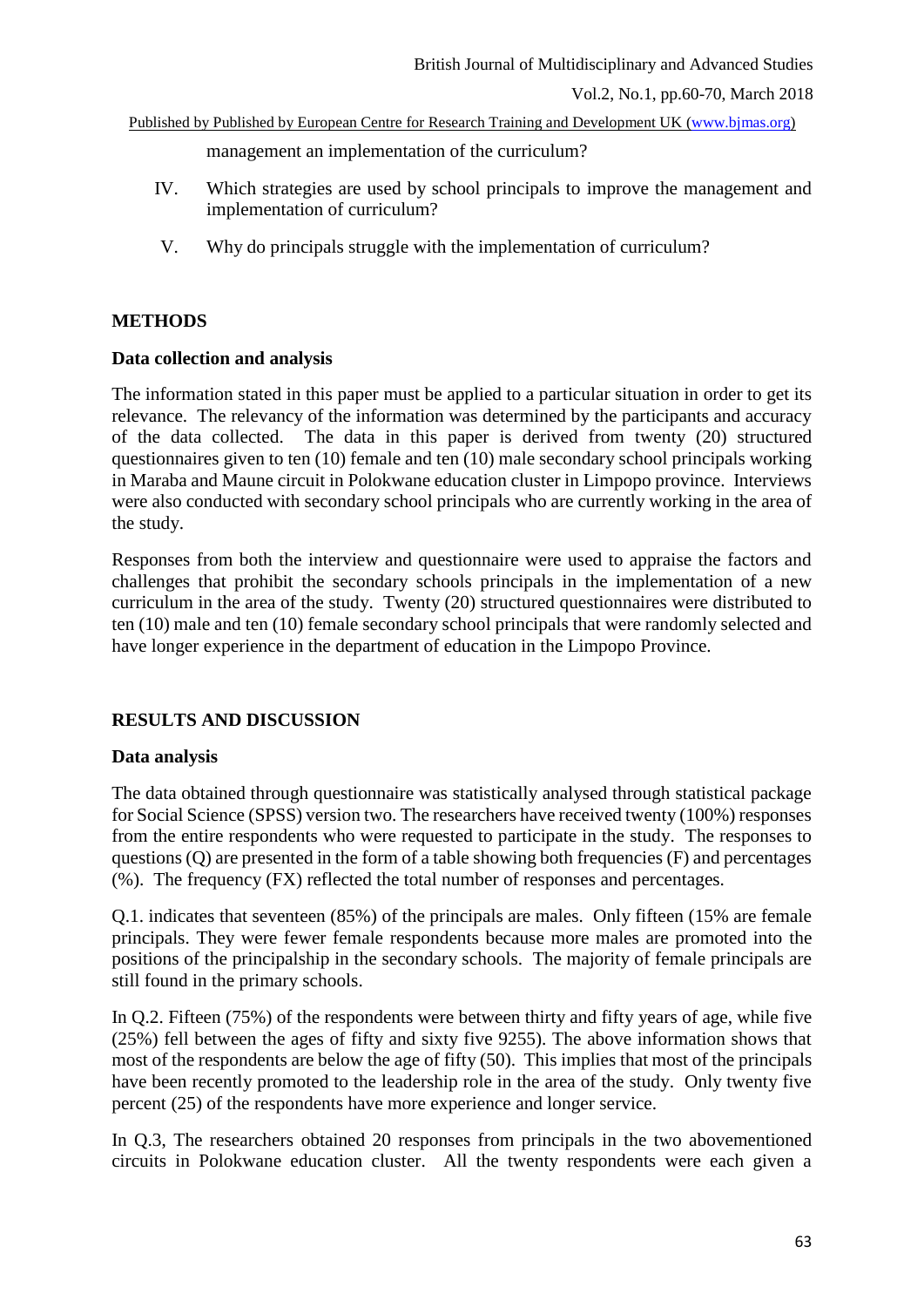questionnaire to fill. Twenty questionnaires which were sent out to randomly selected principals were received back, which was hundred percent (100%) response rate.

Q.4. reveals that sixteen (80%) of the respondents disagreed with the statement. Three (15%) agreed with the statement, while one (5%) of the respondents recorded uncertain.

From these findings, it is evident that the majority of the respondents do not understand the relationship between education policy and curriculum development. Only few of the respondents claimed to understand the relationship between policy and curriculum development. The understanding of the relationship between education policy and curriculum development will help the secondary school principals to translate the theory into practice in their sphere of operation.

Q.5. Fifteen (75%) of the respondents disagree with the statement. Three (15%) of the respondents agreed; while one (5%) of the respondents recorded uncertain.

The above findings show clearly that most of the secondary school principals agree with the above statement that there is a lack of clarity on the policy guideline in the area of the study. Only few of them agreed with the statement. If the policy makers should have clarified the guidelines, the secondary school principals should have managed and implemented the new curriculum very well in the area of the study.

Q.6. Sixteen (80%) of the respondents confirmed that they have attended a short training on curriculum change and implementation. Three (15%) of the respondents disagreed with the statement; while one (5%) of the respondents recorded to unsure.

From the above information it is clear that most of the secondary school principals have attended in-service (IN-SET) training on NCS. This had a negative impact on the implementation of the new policy.

Q.7, Figure 1. Shows that sixteen (80%) of the respondents preferred to attend their IN-SET course at the university; while one (5%) of the respondents, wanted to attend the IN-SET course at circuit office.

It is evident from the findings that most of the respondents prefer to attend their NCS in-service training to be held at the schools to relate the policy into practice. As far as the management and the NCS policies are concerned, the principal should be delegated to organize the venue and implement the new policy at the micro-level.

Q. 8. Fifteen (80%) confirmed that they do not have enough teaching and learning materials. Three of the respondents (15%) claimed to have enough teaching and learning materials, while one (5%) recorded unsure.

From the above information, secondary school principals reveal that most of their schools do not have enough teaching and learning materials. This problem can hamper the implementation of the National Curriculum Statement

Q.9, figure 2. Shows that seventeen (85%) of the respondents do not have relevant physical resources. Only three (15%0 claimed to have resources.

From these findings, it is evident that most of the secondary schools do not have relevant physical resources to support the implementation of the new curriculum.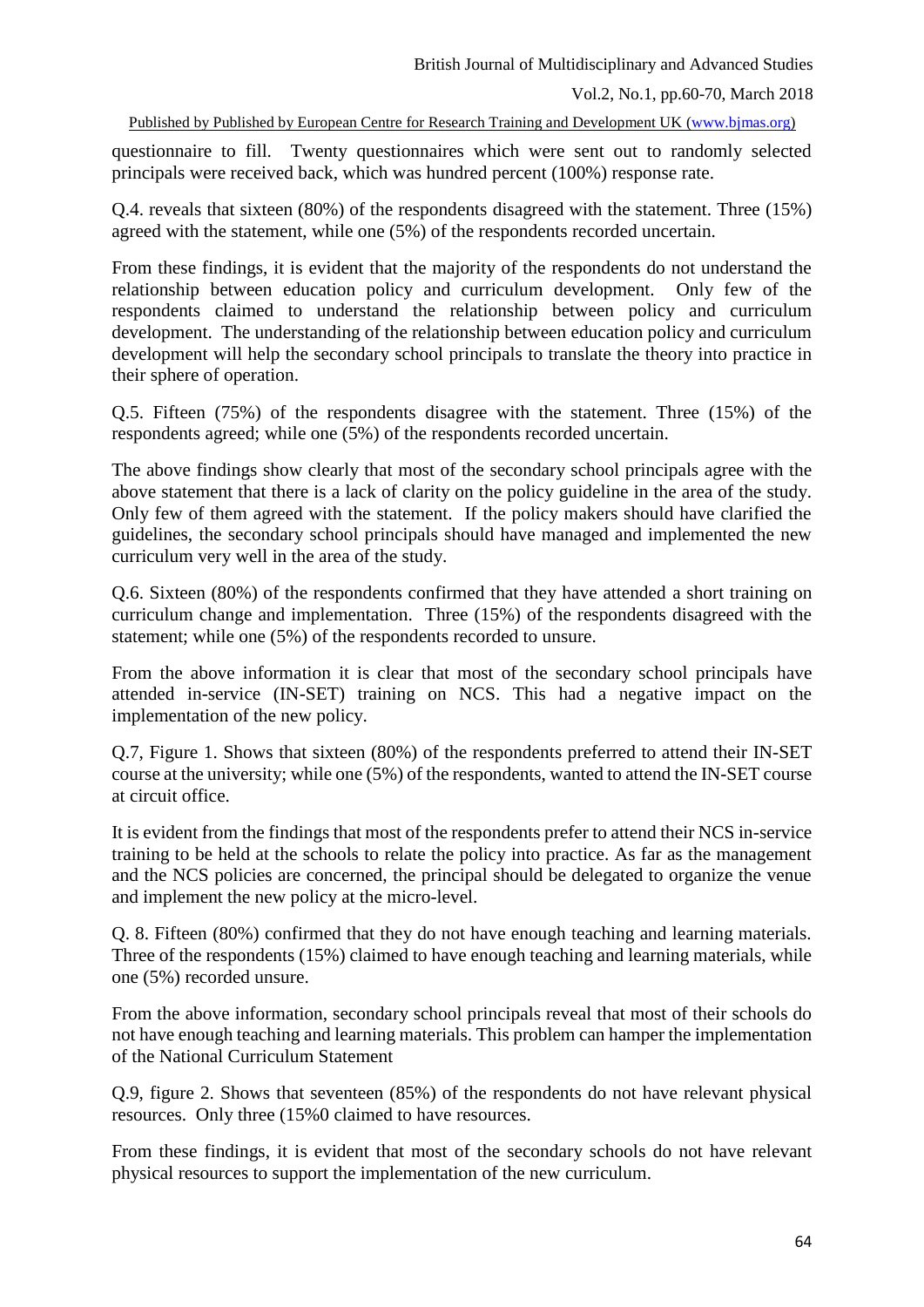Q.10. reveals that eighteen (90%) of the respondents preferred a leaderships style that fosters joint decision-making in the management and the implementation of curriculum. On the other hand, one, (5%) of the respondents chooses to be against the statement, while one (5%) recorded unsure.

The secondary school principals' leadership styles determine their success and achievement in their sphere of operation. Principals as managers have the primary task to foster joint decisionmaking with their management team and other stakeholders so as to enhance the management and the implementation of the New Curriculum Statement in the Capricorn Education District

### **Table 1: DISTRIBUTION OF RESPONCES ACCORDING TO GENDER**

| <b>ITEM</b>               |           | $\frac{0}{0}$ |
|---------------------------|-----------|---------------|
| Q.1. What is your gender? |           |               |
| Female                    |           |               |
| Male                      |           | 85            |
|                           | $FX = 20$ | 100           |

### **Table 2: DISTRIBUTION OF RESPONDENTS ACCORDING TO AGE**

| <b>ITEM</b>       | <b>FRIQUENCY (F)</b> | PERCENTAGE (%) |
|-------------------|----------------------|----------------|
| Q.2. Age in years |                      |                |
| $30-40$           | n                    | 30             |
| $40 - 50$         |                      | 45             |
| 51-65             |                      | 25             |
| <b>TOTAL</b>      | 20                   | 100            |

### **Table 3: NUMBER OF PRINCIPALS OF SECONDARY SCHOOLS PER CIRCUIT RANDOMLY SELECTED**

| <b>SCHOOLS PER CIRCUIT 03</b> | <b>NUMBER OF PRINCIPALS</b> |
|-------------------------------|-----------------------------|
| Maraba Circuit                |                             |
| <b>Maune Circuit</b>          |                             |
| TOTAL                         | 20                          |

### **Table 4: RELATIONSHIP BETWEEN EDUCATION POLICY AND CURRICULUM DEVELOPMENT**

| <b>ITEM</b>                                                          |           | $\frac{6}{6}$ |
|----------------------------------------------------------------------|-----------|---------------|
| Q.4. Do you understand the relationship between education policy and |           |               |
| curriculum development                                               |           |               |
| 1. Strongly Agree                                                    |           |               |
| 2. Agree                                                             |           | 10            |
| 3. Strongly Disagree                                                 | 10        | 50            |
| 4. Disagree                                                          | $\theta$  | 30            |
| 5. Uncertain                                                         |           |               |
|                                                                      | $FX = 20$ | 100           |

## **Table 5: POLICY GUIDELINES AND CLARITY**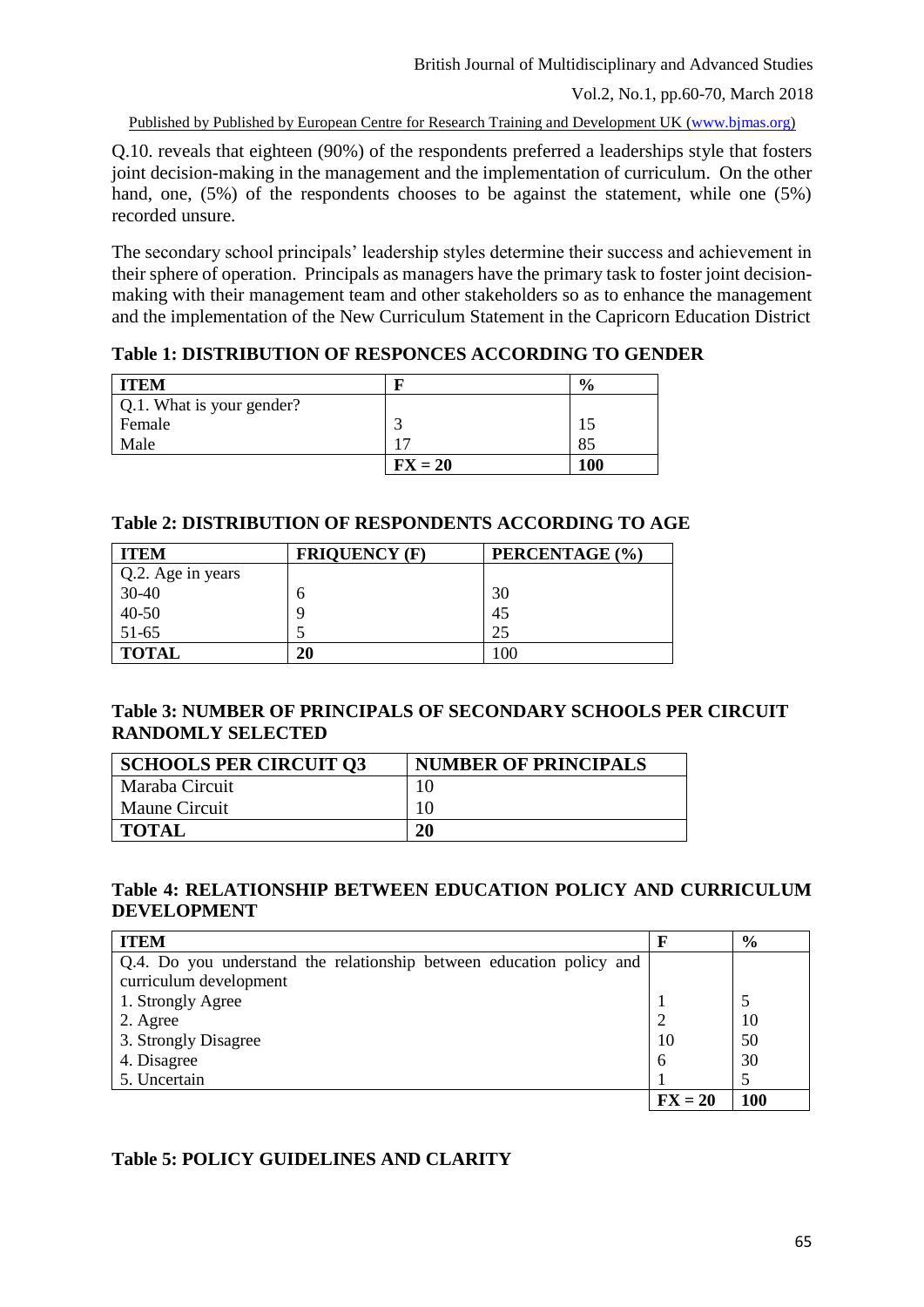### Vol.2, No.1, pp.60-70, March 2018

| <b>ITEM</b>                                                           | F  | $\frac{6}{9}$ |
|-----------------------------------------------------------------------|----|---------------|
| Q.5. There is lack of clarity on policy guidelines in the area of the |    |               |
| study                                                                 |    |               |
| 1. Strongly Agree                                                     | 10 |               |
| 2. Agree                                                              |    |               |
| 3. Strongly Disagree                                                  |    | 75            |
| 4. Disagree                                                           |    | 10            |
| 5. Uncertain                                                          |    |               |
|                                                                       | FY | <b>100</b>    |

Published by Published by European Centre for Research Training and Development UK (www.bjmas.org)

## **Table 6: COURSE ATTENDANTS AND CURRICULUM CHANGE**

| <b>ITEM</b>                                                      |           | $\frac{6}{9}$ |
|------------------------------------------------------------------|-----------|---------------|
| Q.6. Have you attended a course on curriculum change in the last |           |               |
| 3yrs?                                                            |           |               |
| 1. Strongly Agree                                                | 12        | 60            |
| 2. Agree                                                         |           | 20            |
| 3. Strongly Disagree                                             |           | 10            |
| 4. Disagree                                                      |           |               |
| 5. Uncertain                                                     |           |               |
|                                                                  | $FX = 20$ | 100           |

# **BAR GRAPH**

## **FIGURE 1: VENUE OF ATTENDANCE AND IN-SERVICE TRAINING**

## **Q.7. where do you want to attend the NCS in-service training?**



**Table 8: TEACHING AND LEARNING MATERIALS**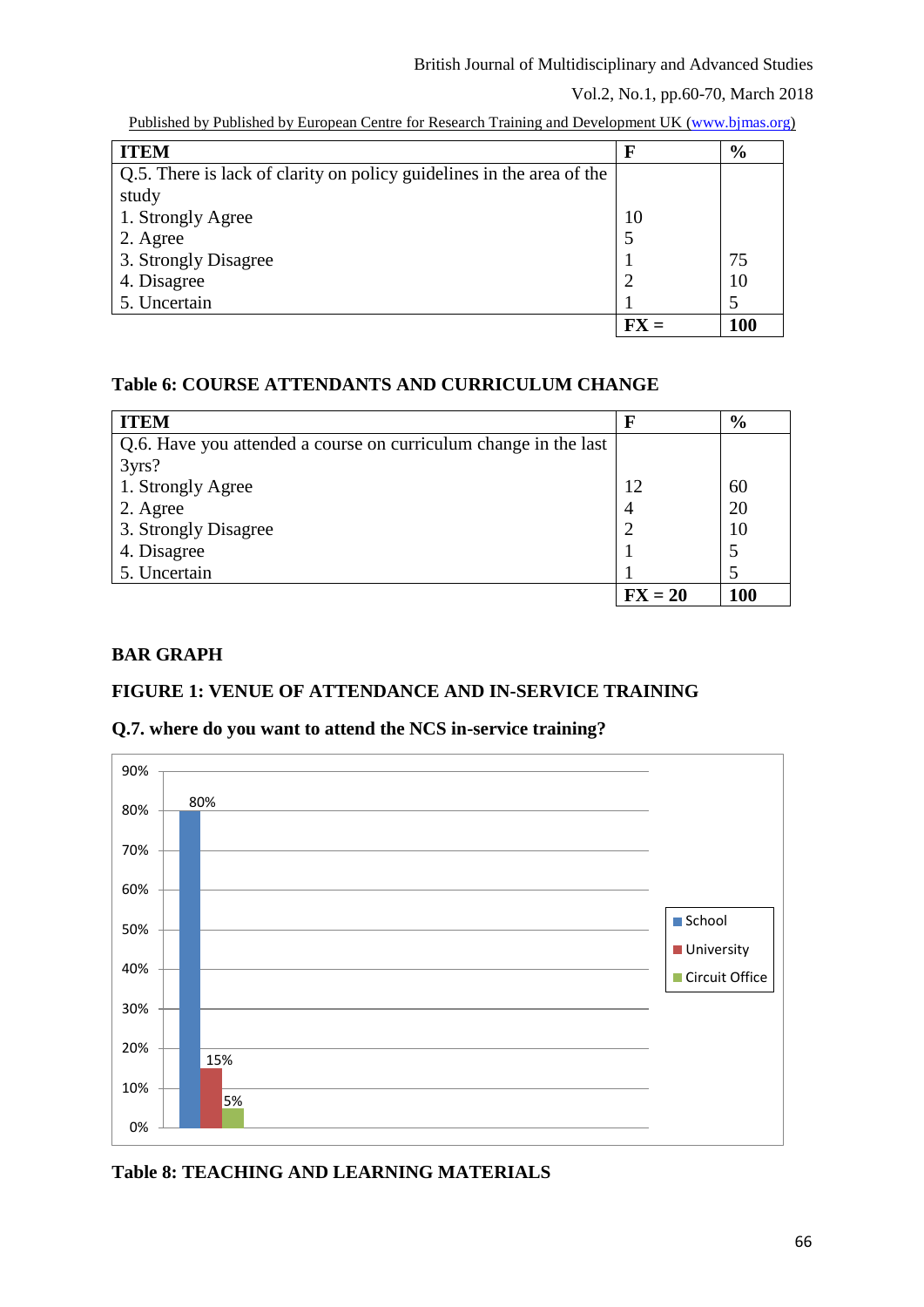### Vol.2, No.1, pp.60-70, March 2018

| <b>ITEM</b>                                                    | F | $\frac{6}{9}$ |
|----------------------------------------------------------------|---|---------------|
| Q.8. Do your secondary school has enough teaching and learning |   |               |
| materials?                                                     |   |               |
| 1. Strongly Agree                                              |   |               |
| 2. Agree                                                       |   | 10            |
| 3. Strongly Disagree                                           |   | 60            |
| 4. Disagree                                                    | 3 | 20            |
| 5. Uncertain                                                   |   |               |
|                                                                |   | 100           |

Published by Published by European Centre for Research Training and Development UK (www.bjmas.org)

## **PIE GRAPH**

## **FIGURE 2: NEW CURRICULUM AND PHYSICAL RESOURCES**

# **Q.9. Do your secondary schools have relevant physical resources?**



### **Table 9**

## **LEADERSHIP STYLE AND CURRICULUM IMPLEMENTATION**

| <b>ITEM</b>                                                    |           | $\frac{6}{6}$ |
|----------------------------------------------------------------|-----------|---------------|
| Q.10. Principals leadership style should foster joint decision |           |               |
| making in management of curriculum implementation              |           |               |
| 1. Yes                                                         | 18        | 90            |
| 2. No                                                          |           |               |
| 3. Unsure                                                      |           |               |
|                                                                | $FX = 20$ | 100           |

## **INTERVIEWS**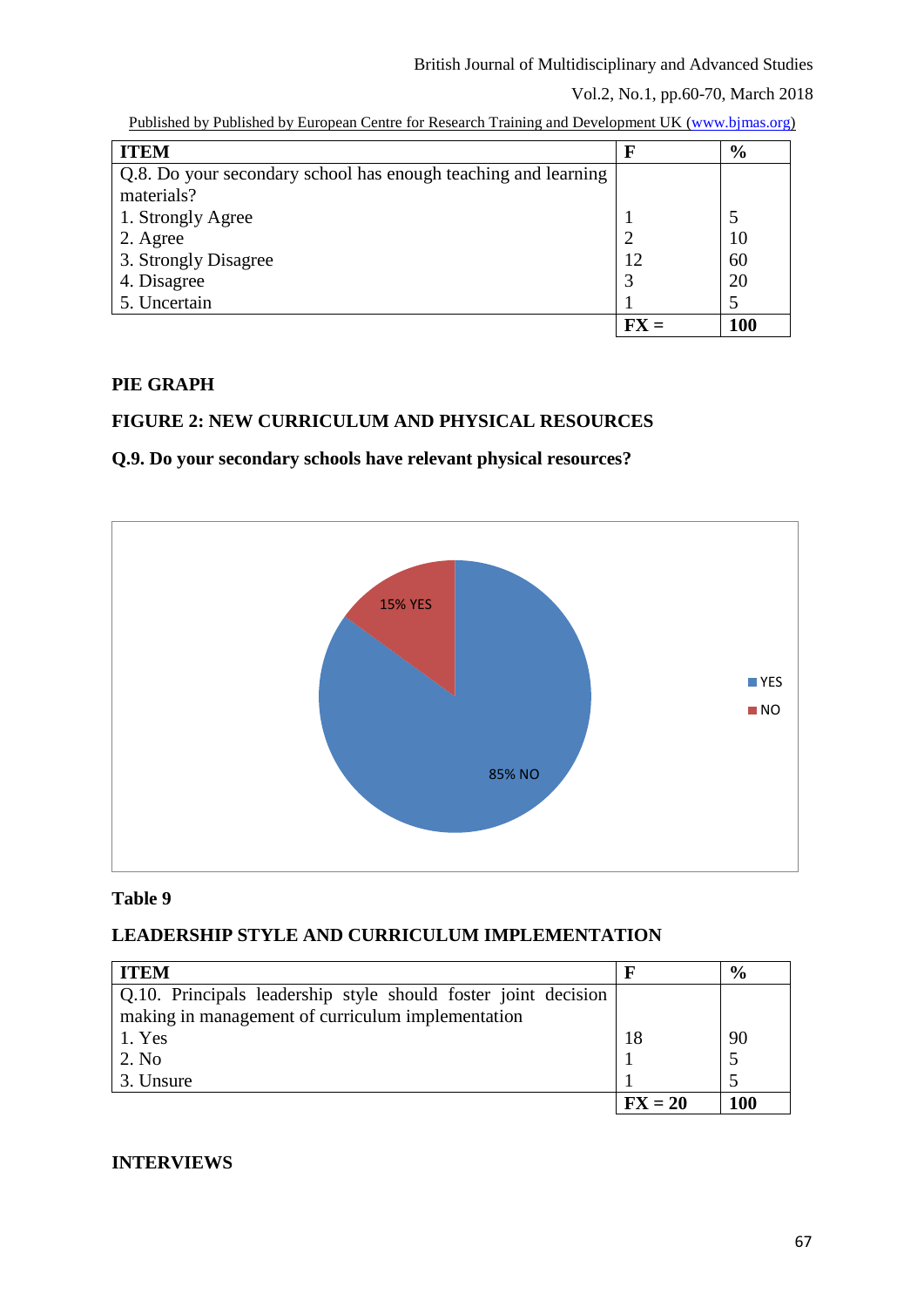### **Data Obtained from Structural Interview**

In this section data was obtained through interviews from twenty (20) participants, that is ten (10) principals and ten (10) other members of the SMTs in the area of the study. The responses have given the researcher a clear picture about the situation and factors that hinders the implementation of the new curriculum in the Capricorn Education District.

The respondents revealed that the following factors below were acting as hindrances towards the implementation of the new curriculum:

I. Lack of proper policy guidelines.

Out of the twenty (20) respondents interviewed, eighteen of them indicated that they do not have clarity on policy guidelines and implementation.

II. Lack of physical resources in the rural schools.

Out of twenty interviewees, sixteen of them revealed that most of their schools do not have enough physical resources to support them in the implementation of the new curriculum

III. Lack of qualified human resource in the area of the study.

Out of twenty respondents, seventeen revealed that there were lack of qualified staff who could assist principals to manage curriculum implementation.

IV. Lack of staff development programmes and induction.

Fifteen out of twenty interviewees revealed that they were not properly inducted at their schools before new curriculum is implemented in their schools.

V. Lack of supervision and coordination.

Nineteen out of twenty confirmed that there is a lack of coordination and supervision in the implementation of the curriculum in the area of the study.

### **FINDINGS**

The findings from both empirical study and structured interviews have revealed some important ideas and strategies that can be employed by School Management Teams, to enhance effective school leadership and performance in Capricorn Education District.

### **Findings from Empirical Research**

- $\geq$  80% of the respondents confirmed that there was a great deal of challenges related to the implementation of the New Curriculum (National Curriculum Statement) in the Polokwane education cluster.
- $\geq$  76% of the respondents do not understand how school curriculum relates to an education policy in the area of the study.
- $\geq 90\%$  of the respondents from the rural areas confirmed that there were not enough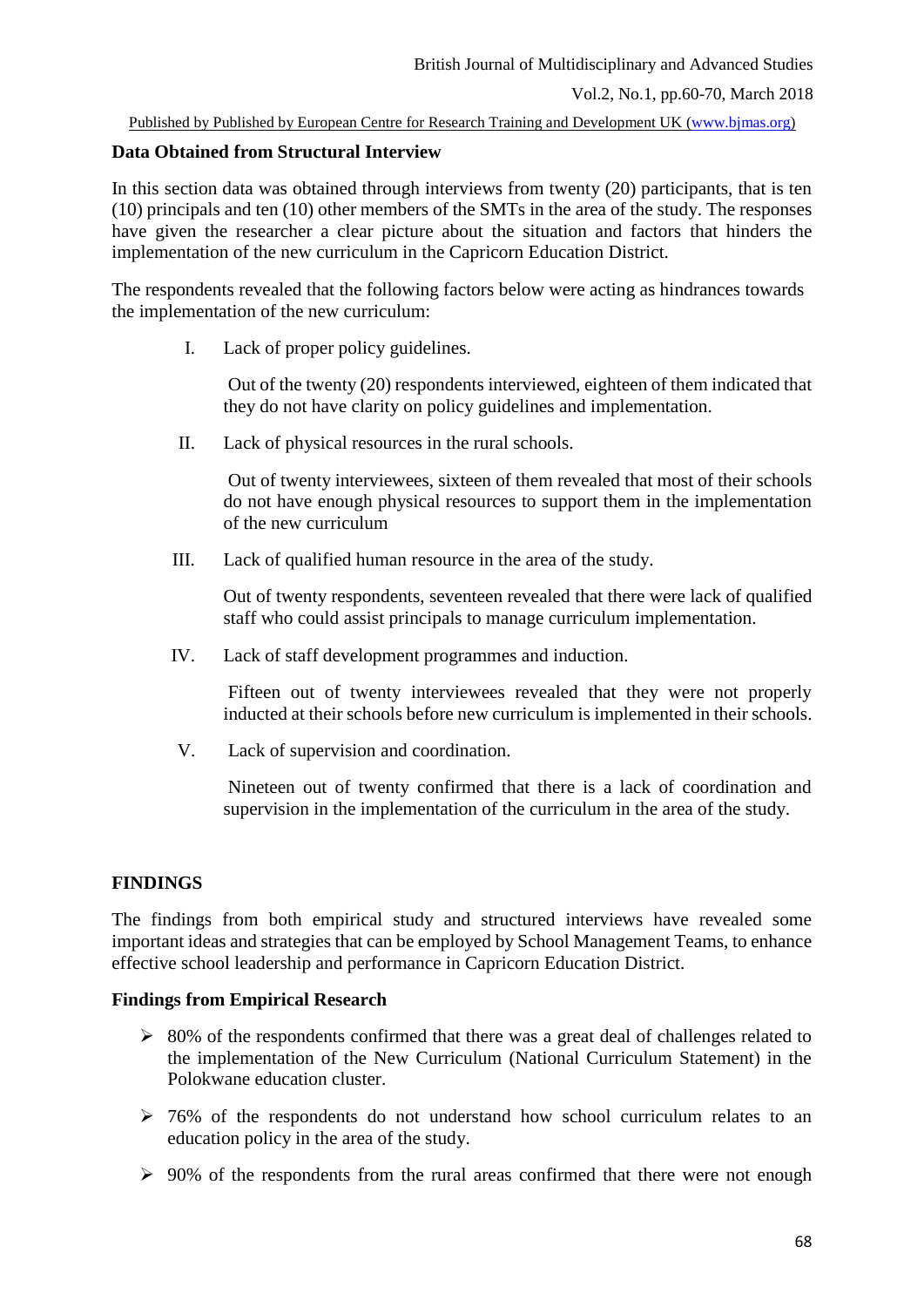resources to support school principals in the implementation of the curriculum in the area of the study.

- $\geq$  80% of the respondents revealed that there was a lack of clarity on policy guidelines supplied by government officers.
- $\geq 70\%$  of the respondents want the current education policy to be re-evaluated and modified.
- $\geq$  76% of the respondents claimed that the quality of education in the new democratic South Africa has been severely affected by the introduction of the new system.

### **Findings from Structure Interview**

In this section, data obtained through interview with the secondary school principals are presented. The responses for above form the above stakeholders have given the researcher a clear picture about the situation and the factors that hinder the school principals to manage and implement the new curriculum in the area of the study.

In this research the following themes were identified by the respondents as the main challenges that prohibit the management and the implementation of the new curriculum:

- $\triangleright$  Lack of clear policy guidelines
- $\triangleright$  Lack of physical resources.
- $\triangleright$  Lack of qualified human resource
- $\triangleright$  Lack of staff development and induction.
- $\triangleright$  Lack of supervision and coordination

## **RECOMMENDATIONS**

On the bases of the findings from the empirical investigation and interviews, the following motivated recommendations are made:

- $\triangleright$  The department of education should be encouraged to minimise challenges that impact negatively towards the implementation of the curriculum in the area of the study.
- $\triangleright$  The department should be encouraged to clarify the relationship between education policy and school curriculum.
- $\triangleright$  The policy makers should be encouraged to supply relevant resources that will support the implementation of the new curriculum in the rural schools.
- $\triangleright$  The policy makers should be encouraged to clarify policies before implementation.
- $\triangleright$  The department of education should be encouraged to evaluate and modify the current education policy.
- $\triangleright$  The department of education should encourage and provide schools with relevant